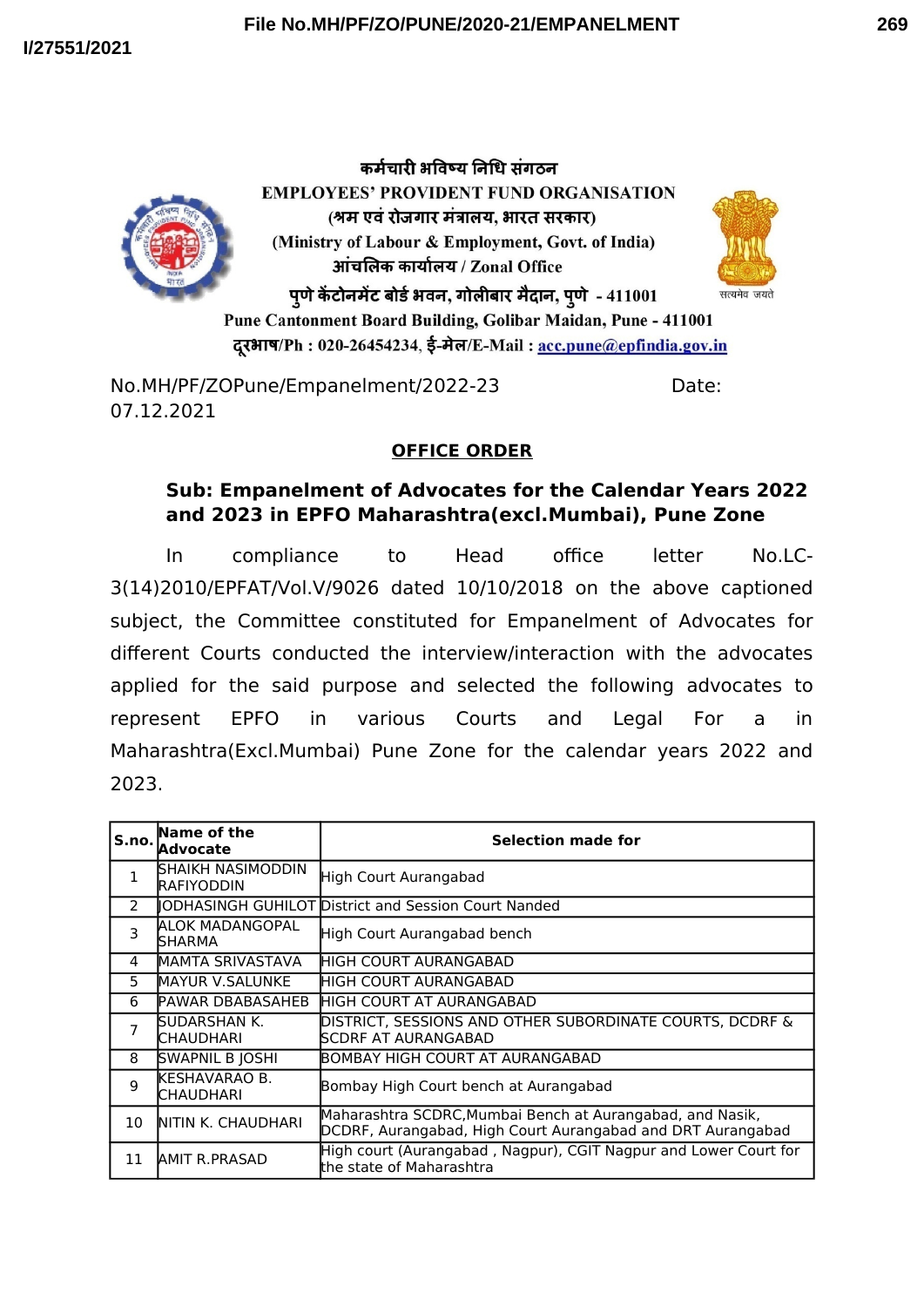| 12              | PRASHANT<br>P.KAGDELWAR                 | HIGH COURT NAGPUR, CAT, DISTRICT COURT<br>YAVATMAL,AMRAVATI,WASHIM,AKOLA,BULDANA/CONSUMER<br>FOURM ,INDUSTRIAL LABOUR COURTS, YAVATMAL,AMRAVATI,<br>MASHIM,AKOLA,BULDANA. |
|-----------------|-----------------------------------------|---------------------------------------------------------------------------------------------------------------------------------------------------------------------------|
| 13              | <b>PATIL ASHOK DAJIBA</b>               | ALGAON [DCDRF & LOWER COURTS]                                                                                                                                             |
| 14              | RAUT VIJAY VAIJINATH                    | DISTRICT & SESSION COURT, PUNE, CONSUMER COURT PUNE AND<br>PIMPRI & AKURDI COURT, ALL PUNE COURTS FOR PUNE CANTT &<br>PUNE AKURDI                                         |
| 15              | <b>MANISHA KHAWADE</b>                  | <b>PUNE DISTRICT COURT, CONSUMER</b>                                                                                                                                      |
| 16              | SURESH V. JADHAV                        | PUNE DISTRICT COURT, CONSUMER                                                                                                                                             |
| 17              | <b>BAJRANG N.</b><br>AMBALWAD           | DISTRICT COURT PUNE, CONSUMER COURT, LABOUR COURT                                                                                                                         |
| 18              | <b>AMARNATH SIDRAM</b><br><b>KANAKI</b> | DCDRF Solapur, and Lower Court                                                                                                                                            |
| 19              | SHEKHAR D TONAPE                        | District and Session Court Solapur and all lower courts at Solapur                                                                                                        |
| 20              | <b>HASRHAL</b><br>SATYANARAYAN GOLI     | DISTRICT AND SESSIONS COURT SOLAPUR AND ALL LOWER COURTS<br><b>AT SOLAPUR</b>                                                                                             |
| 21              | Kashmira P Vashi<br>Sawant              | <b>CGIT MUMBAI</b>                                                                                                                                                        |
| 22              | <b>SURESH KUMAR</b>                     | High Court, NCLT and CGIT Mumbai                                                                                                                                          |
| 23              | <b>SANGEETA MISHRA</b>                  | Other Lower Courts & CGIT Nagpur                                                                                                                                          |
| 24              | <b>DAYASHANKAR</b><br>SONAWANE          | High Court & CGIT, Nagpur                                                                                                                                                 |
| 25              | LAXMI Y MALEWAR                         | High Court and Lower Courts, Nagpur                                                                                                                                       |
| 26              | <b>DEVEN S LAMBAT</b>                   | High Court Nagpur and CAT Nagpur                                                                                                                                          |
| 27              | <b>COLLIN C.ANTHONY</b>                 | High Court Nagpur DCDRF AND OTHER LOWER COURTS NAGPUR                                                                                                                     |
| 28              | ANOOPSINGH<br><b>PARIHAR</b>            | HIGH COURT & CGIT NAGPUR                                                                                                                                                  |
| 29              | PRAFULL A.TENI                          | <b>HIGH COURT NAGPUR</b>                                                                                                                                                  |
| 30              | RAJAT KUMAR<br><b>MAHESHWARI</b>        | HIGH COURT, CAT, CGIT AND DIST COURT NAGPUR                                                                                                                               |
| $\overline{31}$ | <b>USHA TANNA</b>                       | HIGH COURT, CGIT & CAT NAGPUR                                                                                                                                             |
| 32              | <b>ABHIJEET BHALERAO</b>                | HISH COURT, CAT, DCRF STATE CONSUMER COMMISION NAGPUR                                                                                                                     |
| $\overline{33}$ | <b>GIRISH A. KUNTE</b>                  | <b>HIGH COURT NAGPUR BENCH</b>                                                                                                                                            |
| 34              | <b>BHARATI S</b><br><b>DABHADKAR</b>    | HIGH COURT NAGPUR & CGIT NAGPUR                                                                                                                                           |
| 35              | <b>NALIN MAJITHIA</b>                   | <b>DCDRF &amp; STATE COMMISION NAGPUR</b>                                                                                                                                 |
| 36              | HITESH N. VERMA                         | High Court and CGIT Nagpur, DCDRF, State Commission and Lower<br>Courts                                                                                                   |
| 37              | SHRIKANT D.<br><b>SIRPURKAR</b>         | High Court and other courts at Nagpur                                                                                                                                     |
| 38              | R.S. SUNDARAM                           | <b>HIGH COURT, CGIT &amp; CAT NAGPUR</b>                                                                                                                                  |
| 39              | <b>JAYWANT Y GHURDE</b>                 | <b>CGIT &amp; CAT NAGPUR</b>                                                                                                                                              |
| 40              | <b>SAWARE S</b><br>MADHUKARAPPA         | HIGH COURT, NAGPUR BENCH                                                                                                                                                  |

1. The Panel will be valid up till 31.12.2023. The concerned advocates may be apprised of their empanelment for the courts indicated against their names and RPFCs/OICs concerned shall obtain their acceptance as per the terms and conditions laid down in Head office Circular No.LC-3(14)2010/EPFAT/VOL.V/1264 dated 03.05.2017 and furnish to this office. The contact details of all Advocates are